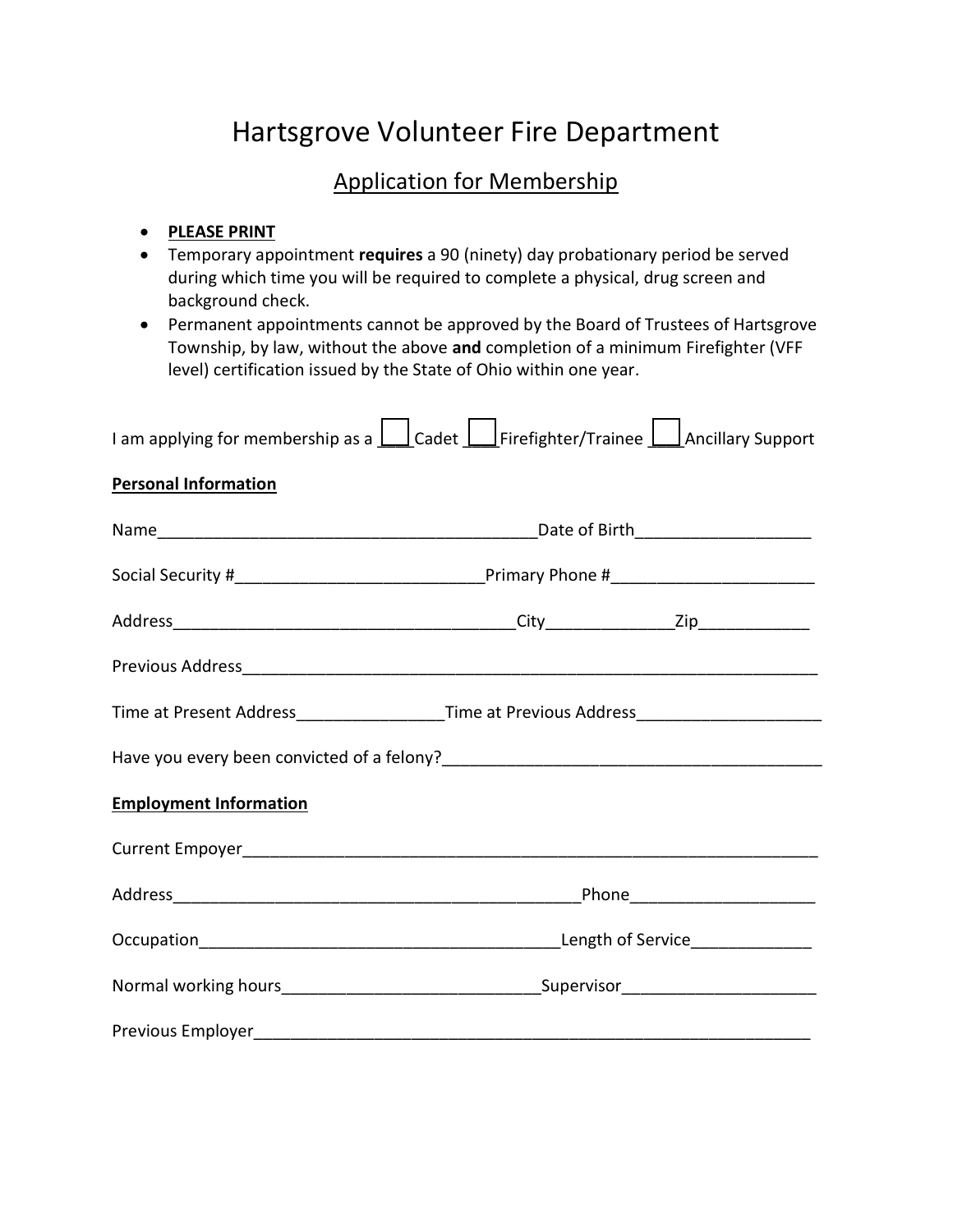### Personal References (OTHER than relatives or employers)

| <b>Driver Information</b>                                  |  |                                                                                |                                                                                                     |  |
|------------------------------------------------------------|--|--------------------------------------------------------------------------------|-----------------------------------------------------------------------------------------------------|--|
|                                                            |  |                                                                                |                                                                                                     |  |
|                                                            |  |                                                                                |                                                                                                     |  |
|                                                            |  |                                                                                | Do you have any infractions/points on your license in the last 2 years?____________________________ |  |
|                                                            |  | for membership, I will be subject to driving records checks on a yearly basis. | By signing this application, I understand that my driving record will be checked and if accepted    |  |
| <b>Education</b>                                           |  |                                                                                |                                                                                                     |  |
|                                                            |  |                                                                                |                                                                                                     |  |
|                                                            |  |                                                                                |                                                                                                     |  |
|                                                            |  |                                                                                |                                                                                                     |  |
| Please attach copies of any listed certifications/degrees. |  |                                                                                |                                                                                                     |  |
|                                                            |  |                                                                                |                                                                                                     |  |
|                                                            |  |                                                                                | Other pertinent trainings? (EMS/First Aid/EMGT)_________________________________                    |  |
| <b>Physical Information</b>                                |  |                                                                                |                                                                                                     |  |
|                                                            |  |                                                                                |                                                                                                     |  |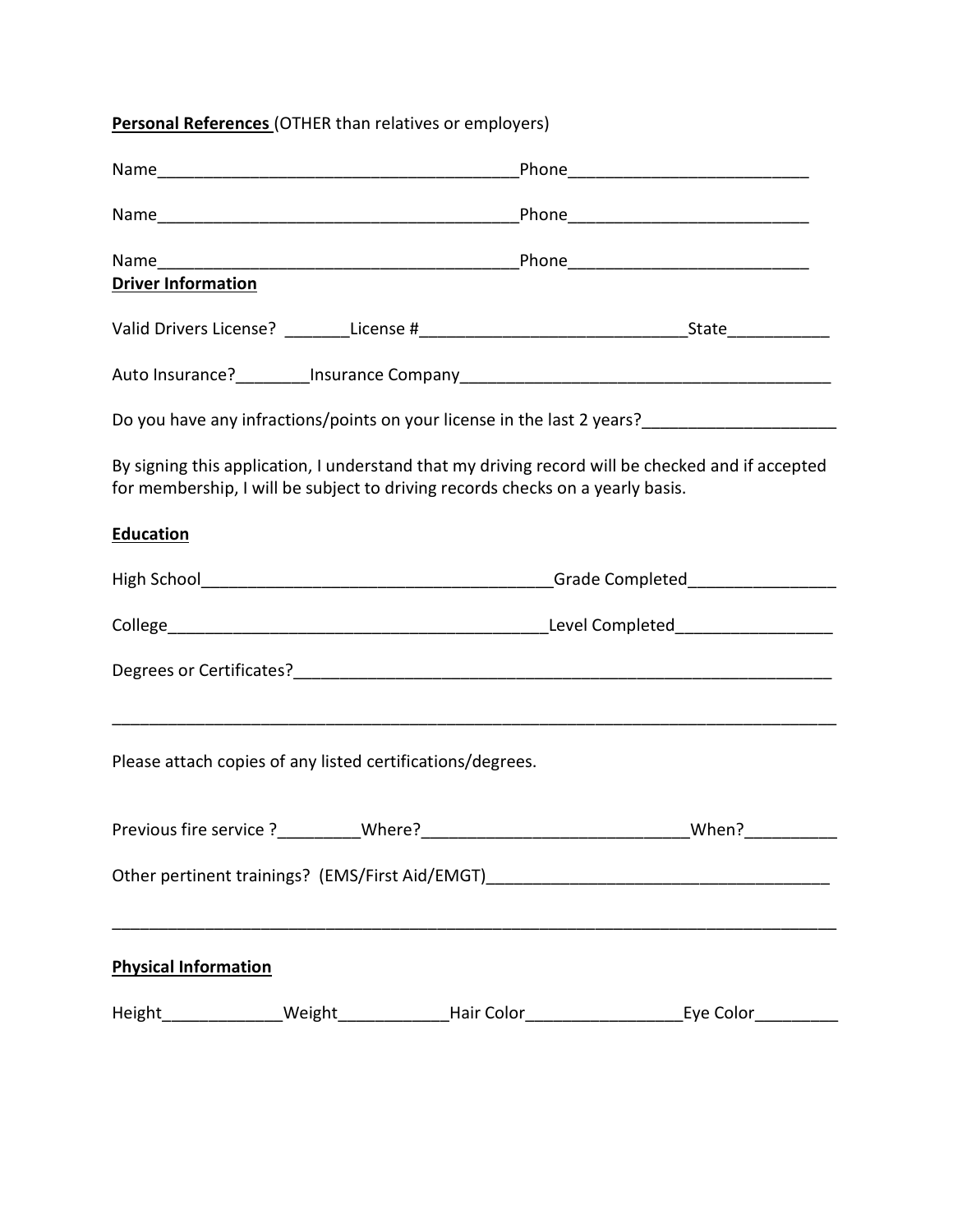### Medical Information

Do you have any known allergies?\_\_\_\_\_\_\_\_\_Please list if yes\_\_\_\_\_\_\_\_\_\_\_\_\_\_\_\_\_\_\_\_\_\_

Please complete the following brief history of physical status as of the date of application. "YES" answers will require full explanation. The fire department requires a full physical examination, at their expense.

\_\_\_\_\_\_\_\_\_\_\_\_\_\_\_\_\_\_\_\_\_\_\_\_\_\_\_\_\_\_\_\_\_\_\_\_\_\_\_\_\_\_\_\_\_\_\_\_\_\_\_\_\_\_\_\_\_\_\_\_\_\_\_\_\_\_\_\_\_\_\_\_\_\_\_\_\_

\_\_\_\_\_\_\_\_\_\_\_\_\_\_\_\_\_\_\_\_\_\_\_\_\_\_\_\_\_\_\_\_\_\_\_\_\_\_\_\_\_\_\_\_\_\_\_\_\_\_\_\_\_\_\_\_\_\_\_\_\_\_\_\_\_\_\_\_\_\_\_\_\_\_\_\_\_

### 1. Eyesight:

| a. Have you lost use of either eye?                                                         | Yes | No        |
|---------------------------------------------------------------------------------------------|-----|-----------|
| b.Is peripheral (side) vision restricted?                                                   | Yes | <b>No</b> |
| c. Are you color blind?                                                                     | Yes | <b>No</b> |
| d. Are any deficiencies corrected with glasses or contact lenses?                           | Yes | <b>No</b> |
| 2. Hearing:                                                                                 |     |           |
| a. Do you have difficulty hearing normal conversational level?                              | Yes | No        |
| b. Do you use a hearing aid?                                                                | Yes | No        |
| 3.Endocrine                                                                                 |     |           |
| a. Have you ever been treated for diabetes/pre-diabetes/hypoglycemia?                       | Yes | No        |
| If yes, describe current control measures, including medications if any in remarks section. |     |           |
| 4. Cardiovascular:                                                                          |     |           |
| a. Have you ever been treated for heart disease or any cardiac insufficiency?               | Yes | No        |
| b. Have you ever been treated for high blood pressure?                                      | Yes | No        |
| If yes, describe current control measures, including medications if any in remarks section. |     |           |
| 5. Neurological:                                                                            |     |           |
| Have you ever been treated for a neurological disorder/epilepsy/seizures?                   | Yes | No        |
| If yes, describe current control measures, including medications if any in remarks section. |     |           |
| 6. Miscellaneous:                                                                           |     |           |
| a. Have you ever had fainting spells/loss of equilibrium?                                   | Yes | No        |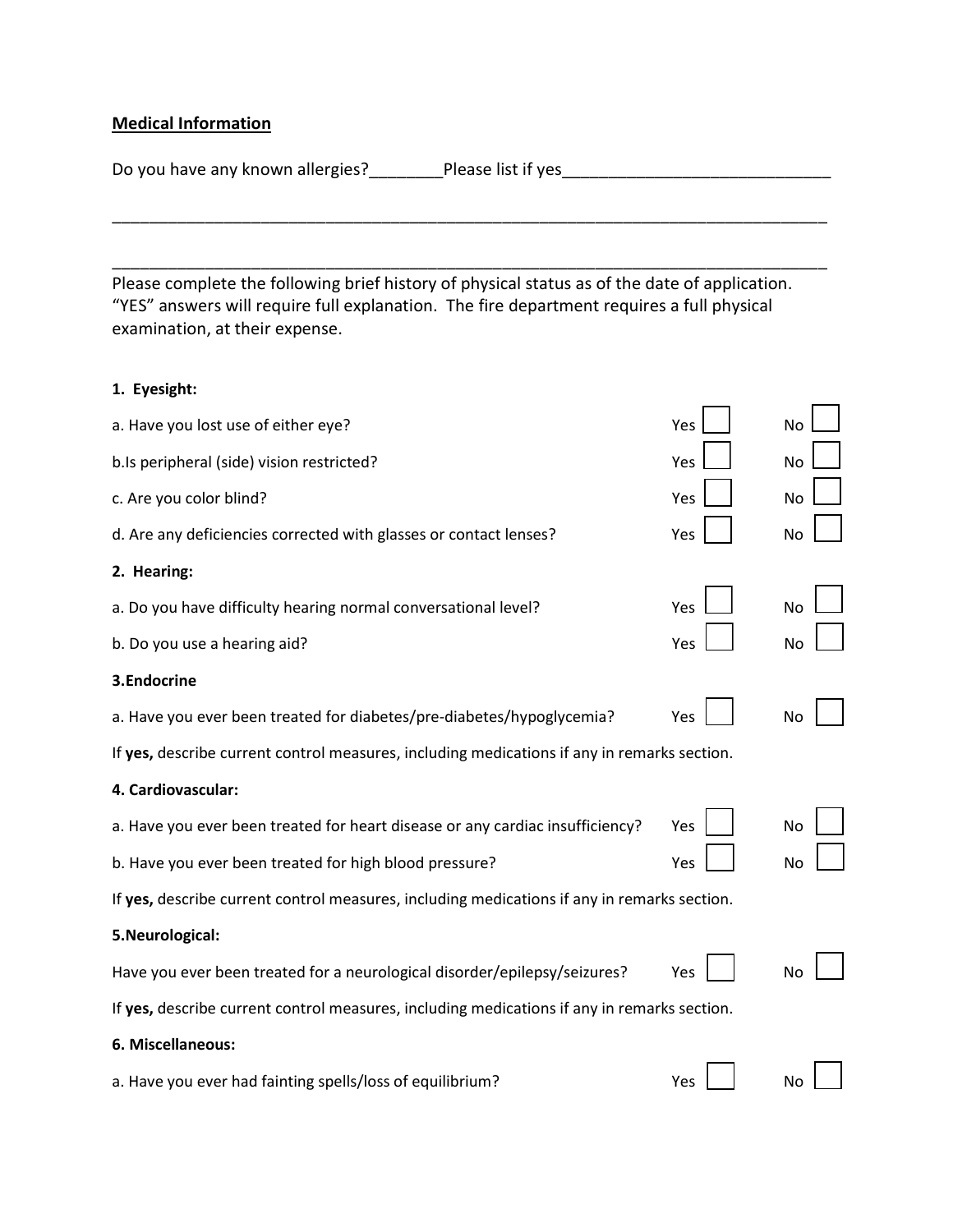| b. Have you ever been treated for alcohol or drug abuse?                                    |                                | Yes      | No |
|---------------------------------------------------------------------------------------------|--------------------------------|----------|----|
| c. Have you ever been treated for mental illness/depression/anxiety?                        |                                | Yes      | No |
| If yes, describe current control measures, including medications if any in remarks section. |                                |          |    |
|                                                                                             |                                |          |    |
|                                                                                             |                                |          |    |
| 8. Are there any restrictions posted on your vehicle operators license?                     |                                | Yes      | No |
| If yes, list in remarks section.                                                            |                                |          |    |
| 9. Are you there any conditions not mentioned                                               |                                |          |    |
| above which may affect your ability to operate a motor vehicle or may                       |                                |          |    |
| affect you ability to perform your duties as a firefighter?                                 |                                | Yes      | No |
| If yes, list in remarks section.                                                            |                                |          |    |
| <b>REMARKS:</b>                                                                             |                                |          |    |
|                                                                                             |                                |          |    |
|                                                                                             |                                |          |    |
|                                                                                             |                                |          |    |
| <b>Family Information</b>                                                                   |                                |          |    |
|                                                                                             |                                |          |    |
| single<br><b>Marital Status:</b>                                                            | $married$ widowed<br>seperated | divorced |    |
| If married, spouses name                                                                    |                                |          |    |
| Name of nearest relative (not living with you)___________________________________           |                                |          |    |
|                                                                                             |                                |          |    |
|                                                                                             |                                |          |    |
|                                                                                             |                                |          |    |